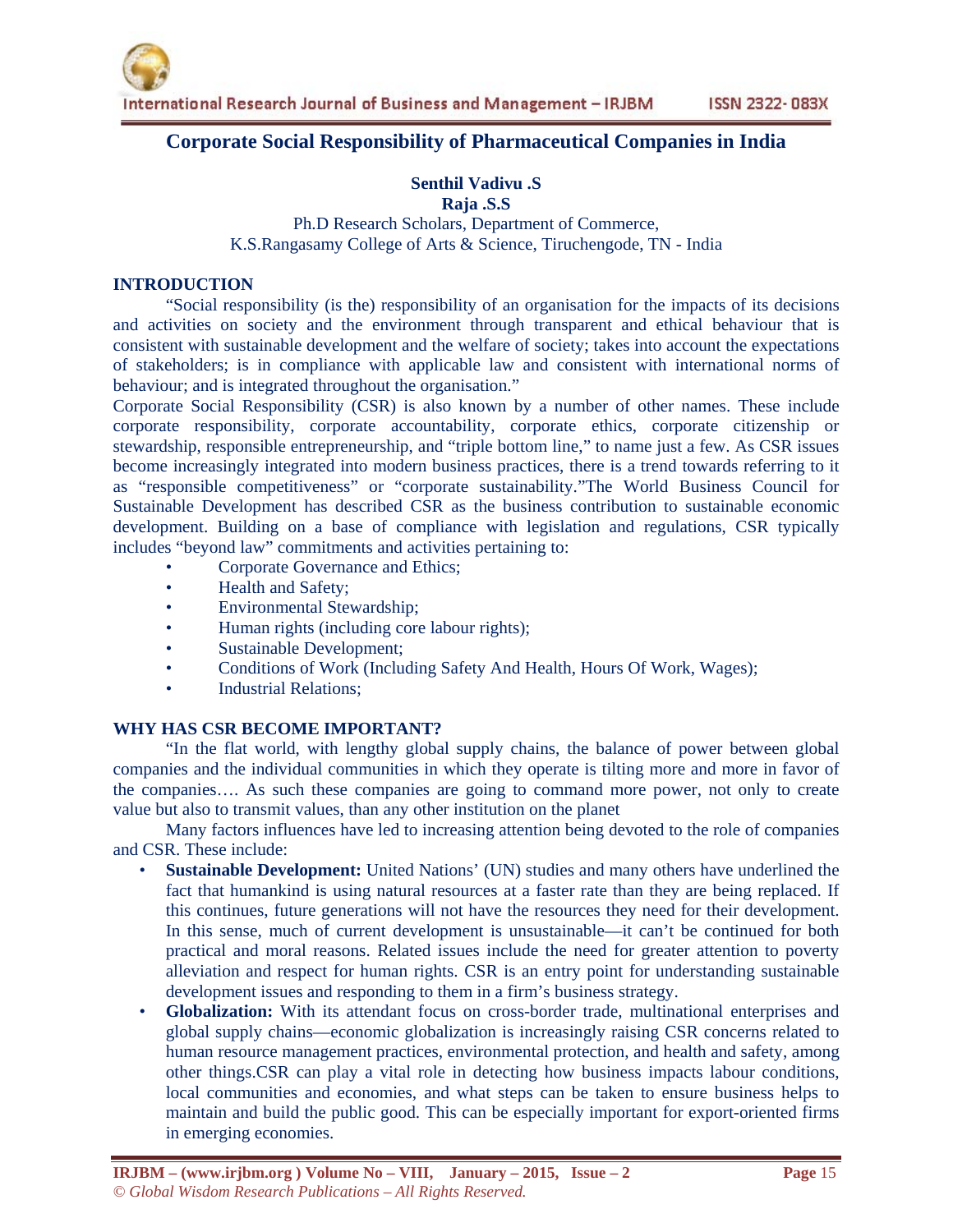

International Research Journal of Business and Management - IRJBM **ISSN 2322-083X** 

- **Governance:** Governments and intergovernmental bodies, such as the UN, the Organisation for Economic Co-operation and Development (OECD) and the International Labour Organization (ILO) have developed various compacts, declarations, guidelines, principles and other instruments that outline norms for what they consider to be acceptable business conduct. CSR instruments often reflect internationally-agreed goals and laws regarding human rights, the environment and anti-corruption.
- **Corporate sector impact:** The sheer size and number of corporations, and their potential to impact political, social and environmental systems relative to governments and civil society, raise questions about influence and accountability. Even small and medium size enterprises (SMEs), which collectively represent the largest single employer, have a significant impact. Companies are global ambassadors of change and values. How they behave is becoming a matter of increasing interest and importance.
- **Communications:** Advances in communications technology, such as the Internet and mobile phones, are making it easier to track and discuss corporate activities. Internally, this can facilitate management, reporting and change. Externally, NGOs, the media and others can quickly assess and profile business practices they view as either problematic or exemplary. In the CSR context, modern communications technology offers opportunities to improve dialogue and partnerships.
- **Finance**: Consumers and investors are showing increasing interest in supporting responsible business practices and are demanding more information on how companies are addressing risks and opportunities related to social and environmental issues. A sound CSR approach can help build share value, lower the cost of capital, and ensure better responsiveness to markets.
- **Ethics**: A number of serious and high-profile breaches of corporate ethics resulting in damage to employees, shareholders, communities or the enviCorporate Social Responsibility: An Implementation Guide for Business environment—as well as share price—have contributed to elevated public mistrust of corporations. A CSR approach can help improve corporate governance, transparency, accountability and ethical standards.
- **Consistency and Community:** Citizens in many countries are making it clear that corporations should meet the same high standards of social and environmental care, no matter where they operate. In the CSR context, firms can help build a sense of community and shared approach to common problems.
- **Leadership:** At the same time, there is increasing awareness of the limits of government legislative and regulatory initiatives to effectively capture all the issues that CSR address. CSR can offer the flexibility and incentive for firms to act in advance of regulations, or in areas where regulations seem unlikely.
- **Business Tool:** Businesses are recognizing that adopting an effective approach to CSR can reduce the risk of business disruptions, open up new opportunities, drive innovation, enhance brand and company reputation and even improve efficiency.

## **CSR IN INDIA - PUTTING SOCIAL-ECONOMIC DEVELOPMENT ON A FAST TRACK**

- When it comes to social responsibility of Pharma companies, the Pharma companies need to move beyond a narrow definition of CSR and look at some of the ways to alleviate poverty.
- CSR is a concept whereby Pharmaceutical companies not only consider their profitability and growth, but also the interests of society and the environment by taking re-sponsibility for the impact of their activities on stakeholders, employees, shareholders, customers, suppliers, and civil society represented by NGOs.
- CSR has become increasingly prominent in the Indian corporate scenario because organizations have realized that besides growing their businesses it is also vital to build trustworthy and sustainable relationships with the community at large. This is one of the key drivers of CSR programs.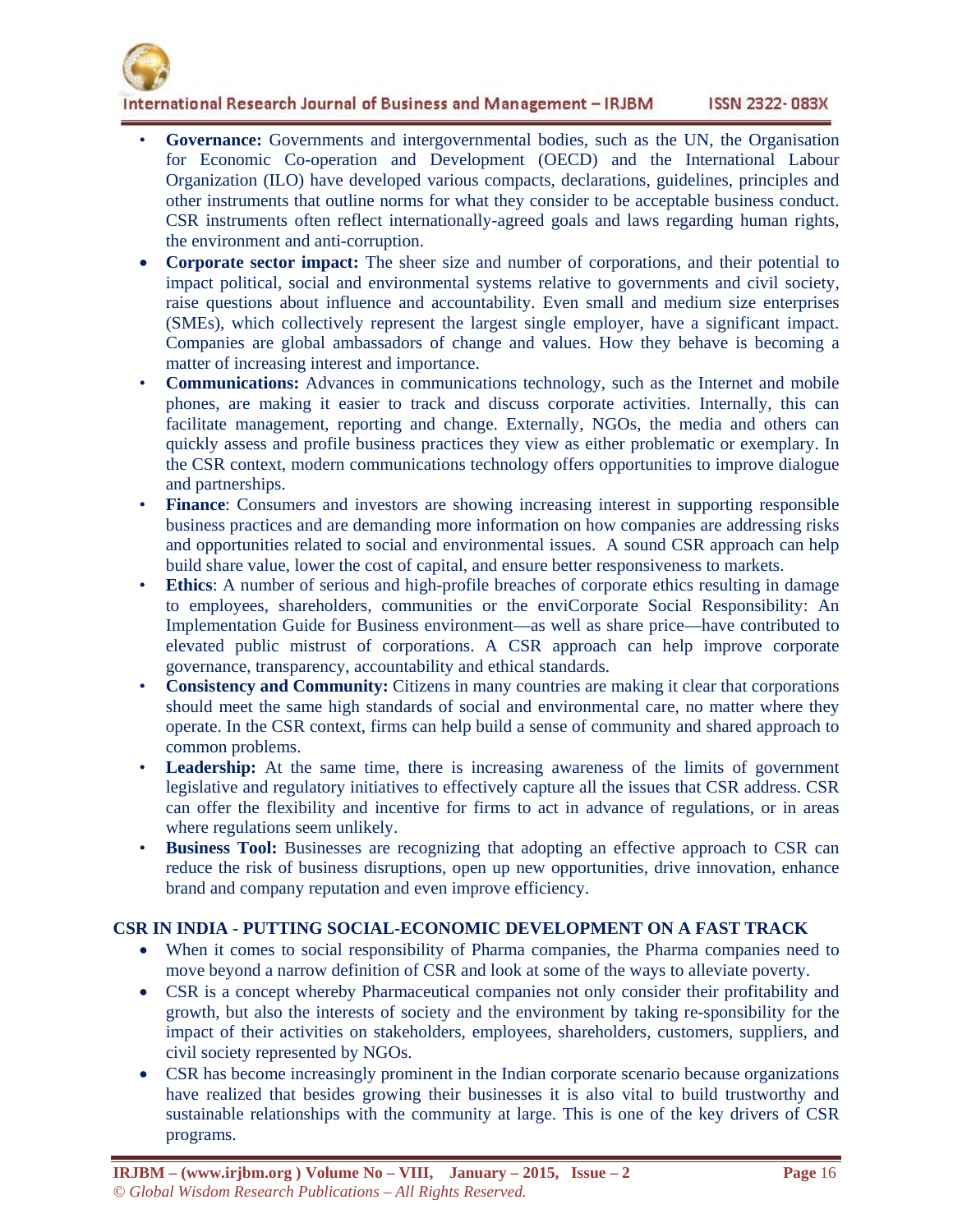

International Research Journal of Business and Management - IRJBM **ISSN 2322-083X** 

- Another reason fuelling this rapid adoption of CSR is the state of the Indian society. Though India is one of the fastest growing economies, socio-economic problems like poverty, illiteracy, lack of healthcare etc. are still ubiquitous and the government has limited resources to tackle these challenges. This scenario has opened up several areas for businesses to contribute towards social development.
- CSR is not a new concept in India. Today, CSR in India has gone beyond merely charity and donations, and is approached in a more organized fashion. It has become an integral part of the corporate strategy. Companies have CSR teams that devise specific policies, strategies and goals for their CSR programs and set aside budgets to support them.
- Pharmaceuticals' CSR programs primarily focus on health and healthy living. They work in tribal villages where they provide medical check-up and treatment, health camps and health awareness programs. They also provide money, medicines and equipment to non-profit organizations that work towards improving health and education in under-served communities.
- Many CSR initiatives are executed by corporates in partnership with Non-governmental organizations (NGOs) who are well versed in working with the local communities and are experts in tackling specific social problems.
- Corporate have the expertise, strategic thinking, manpower and money to facilitate extensive social change. Effective partnerships between corporates, NGOs and the government will place India's social development on a faster track.

## **CSR INITIATIVES OF PHARMACEUTICAL COMPANIES**

The following are the CSR practice followed by the (few) pharmaceutical companies,

## **CSR in SUN PHARMA**

- Sun Pharma began in 1983 with just 5 products to treat psychiatry ailments. Sales were rolled out nationwide in 1985. Important products in Cardiology were later added; several of these introduced for the first time in India, and these brought patients the latest treatments at a sensible cost, a belief we've always lived by.
- Sun pharma has identified health, education, disaster relief and periodically, patient awareness as areas of priority. Our emphasis is assistance on a need basis and preferably at a local level, working with a local body, NGO or existing organization.
- One person's education can make a difference to an entire family. This organization continues to support tribal education, at village schools called Ashram Pathshalas across several states. They often stepped in to support infrastructure in the village schools around our plants and offices, helped Adarsh Kanyashala.
- Another important activity was assistance at the primary and university levels, including support to students of the MS University of Baroda. Last year, donated a 150-seater hostel for the post graduate students of SSG Medical College, MS University. Amongst important medical support activities was the donation of machines and medicines to general hospital near plants.

### **CSR in Glaxo SmithKline**

 GlaxoSmithKline Pharmaceuticals Ltd was established in India in 1924. Its prescription medicines range across therapeutic areas, such as anti-infectives, dermatology, gynaecology, diabetes, cardiovascular disease and respiratory diseases. It has two research and development (R&D) units, which include Chemistry Research & Development and Pharmaceutical Research & Development.

 **GSK** primarily focused towards women, children and the aged and are directed in the areas of Health, Education and Livelihood. GlaxoSmithKline India, the activities towards community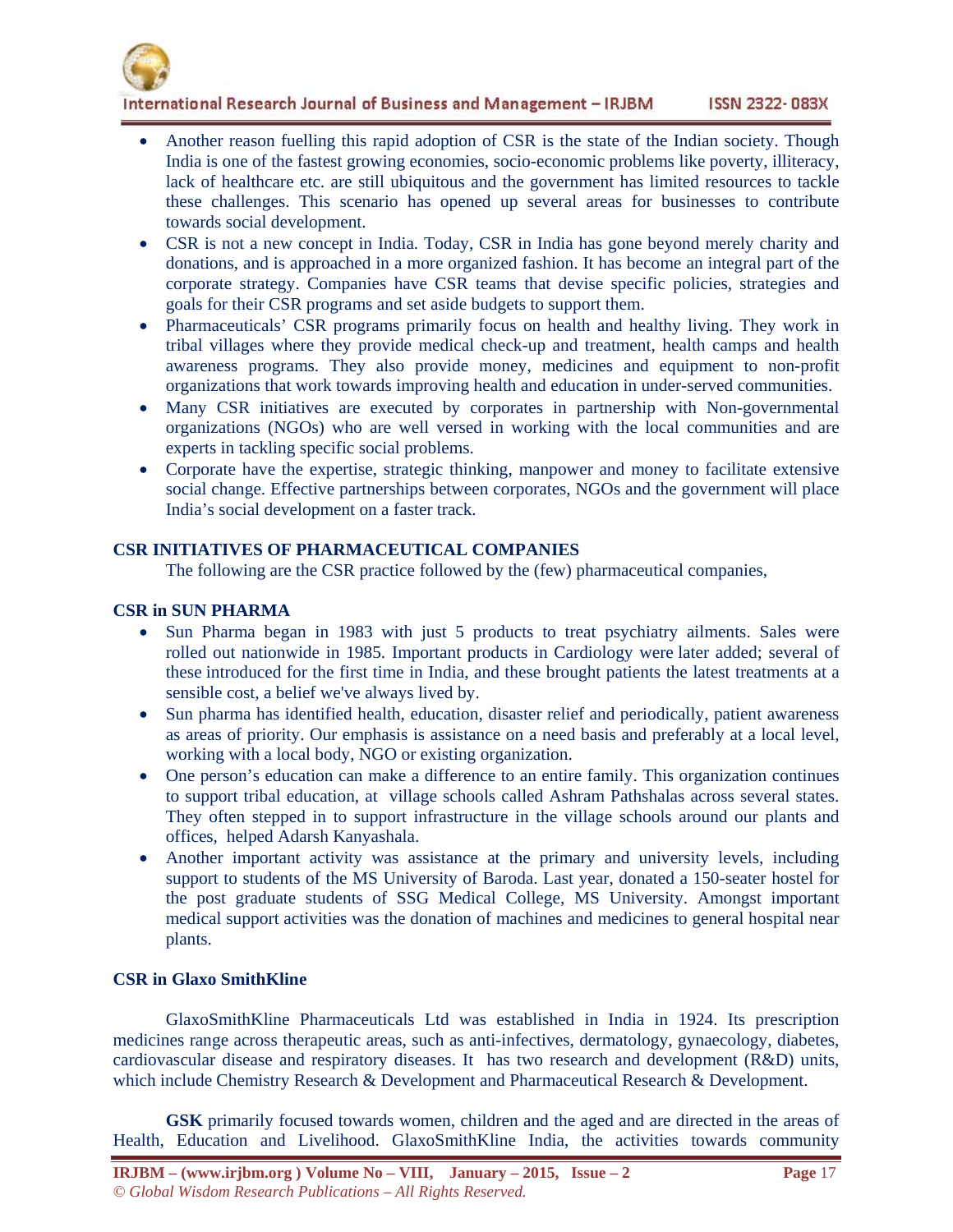

development are taken care by Corporate Social Responsibility Cell attached to the Corporate Communications Department. Since 1970, the Company has been implementing various social activities in the field apart from statutory ones.

 Mission is "To lend a helping hand to the underserved in our society through the support of women, children and the aged in the areas of health and education." Provide money, medicines, time and equipment to non-profit organizations to help improve health and education in underserved communities. Focus on programs that are 'innovative, sustainable and bring real benefits to those most in need'.

 At GlaxoSmithKline India, the activities towards community development are taken care by Corporate Social Responsibility Cell attached to the Corporate Communications Department. Since 1970, the Company has been implementing various social activities in the field apart from statutory ones. The initiatives are being carried through the company's Corporate Social Responsibility cell situated at its Head Office in Mumbai.

### **CSR in LUPIN**

 Lupin commenced in 1968. In 1980 Lupin commissioned a formulation plant and an R&D center at Aurangabad. In many of the places in India they started manufacturing units and R&D centers.

 As a socially responsible organization, Lupin strive to take care of the less privileged sections of our society. Lupin is committed to the challenging task of becoming a proactive partner in nation building through the **Lupin Human Welfare & Research Foundation (LHWRF).** The Foundation has been successful in making a big difference in the development of poverty-ridden villages, and especially in the life of the poorest of the poor and empowerment of large number. CSR staff of LHWRF is engaged fully  $&$  singularly for CSR activities.

 Initiating the program of Rural Development within a small number of 35 villages, LHWRF has now succeeded in revitalizing, revamping and recreating life in 2,200 villages in Rajasthan, Madhya Pradesh, Maharashtra and Uttarakhand States of India, which has led to LHWRF emerging as one of the largest NGOs in the country.

 **Lupin Human Welfare & Research Foundation** is an independent entity of Lupin implementing Lupin CSR activities all over India. This organization has been registered under Societies act/ trust acts and exempted under 35 AC and 80 G. LHWRF is also entitled to take foreign funding through its FCRA account. LHWRF has staff of 65 permanent employees along with the 700 project based employees.

### **CSR in Piramal Health Care**

 Piramal Healthcare is a globally integrated healthcare company since in 1988. Their aim is fulfills unmet medical needs across the world, fuelled by the mission to reduce the burden of disease. At Piramal Healthcare, consider CSR not as an obligation but as an opportunity. Piramal Healthcare Ltd. is committed to meeting grassroot level challenges that our society faces and find long term and sustainable solutions.

**Health & Management Research Institute (HMRI)** is a non-profit organization that works towards improving access and quality of healthcare services for all, especially the underserved rural populace. It is operational in Andhra Pradesh, Rajasthan, Assam and Maharashtra.